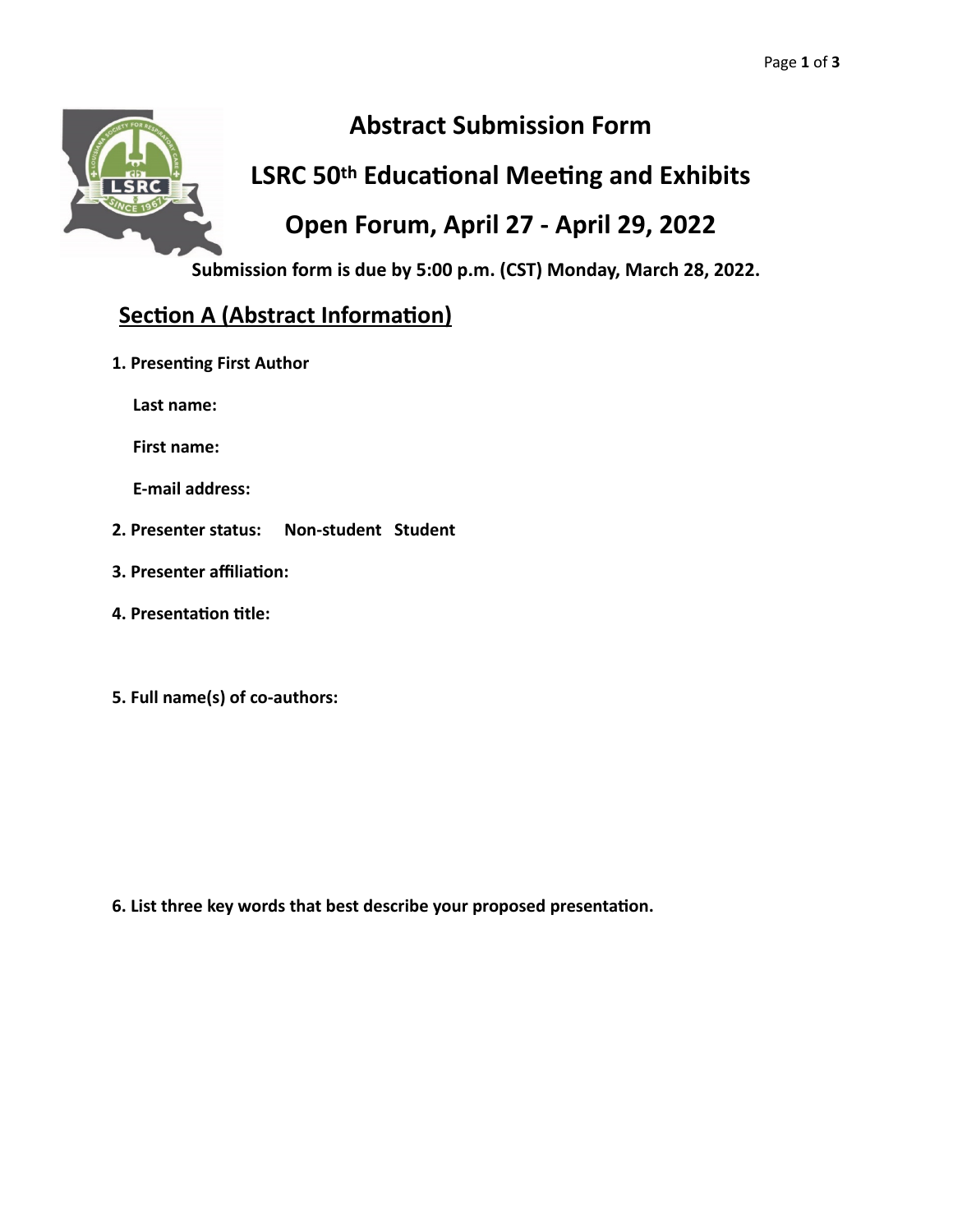**7. Abstract Category (check only one)**

**Original Scientific Research Study Abstract** 

 **Method, Device, or Protocol Evaluation Abstract**

 **Unique Case Report Abstract**

 **Literature Review Abstract**

- **8. Research funding source(s): Note: abstracts of research funded by tobacco industry sources will not be considered. If none, indicate none.**
- **9. If the abstract is accepted and placed on the Open Forum program, I will personally appear to present it, OR, in the case of extenuating circumstances, I will arrange for the proposal to be presented by a substitute. Yes No**
- **10. Below, type your abstract proposal (limit 300 words or 1600 characters no spaces) for review by the Review Committee.**

### **Section B (Abstract Author Disclosure)**

### **Conflict of Interest**

- o The conflict of interest policy of LSRC is consistent to that of RESPIRATORY CARE.
- $\circ$  The Review Committee will decide whether the presence of conflicts of interest affects the suitability of the abstract for acceptance.
- $\circ$  Disclosure of relationships will not necessarily affect the review of the abstract.
- o Having conflicts of interest is not considered unethical. However, not disclosing such conflicts of interest is unethical.
- o **Disclosures of potential conflicts of interest should be for the previous 2-year period.**
- o **Authors must provide full disclosure of all potential conflicts of interest. The type of relationship (e.g., consultant, speaker, employee, etc.) and the monetary amount need not be specified.**

The following conflicts of interest must be addressed by the presenting author on behalf of each entity involved in the proposed abstract study. This includes, but is not necessarily limited to, affiliated or sponsoring institution, presenting author, co-authors, research/nurse coordinators, technicians, post-docs/ fellows/ residents, and other students working on the project.

For the previous 2-yr period, does any study member or your institution: